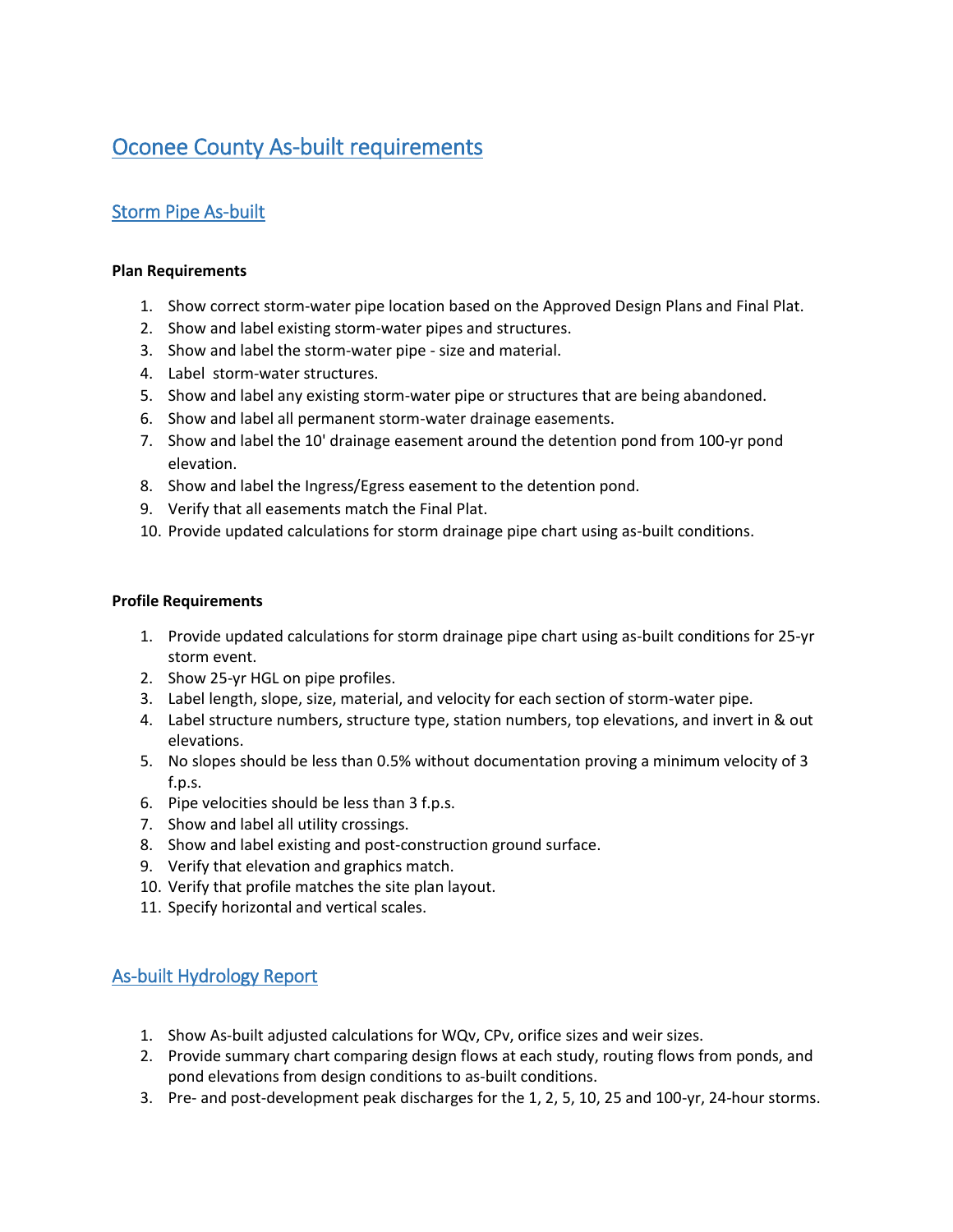- a. Hydrographs, hydrograph recaps, and hydrograph summaries
- b. Stage/storage table for the entire pond, starting at pond's bottom
- c. Pond summary report with orifices, weirs, culverts, and discharge data used to develop pond routing hydrographs.
- 4. On-site and off-site delineated basin area maps with impervious areas to stormwater pond
- 5. Routing and storage calculations
	- a. Demonstrate detention facility can safely pass the 100-yr storm
	- b. Storage volumes greater than 100 acre-feet are subject to the requirements of the Georgia Safe
	- c. Dams Act.
	- d. Routing should begin at normal water surface elevation.
- 6. Pretreatment/forebay dimensions and area sizing calculations
	- a. Volume: 0.1 inches of runoff per impervious acre of contributing drainage area, minimum
	- b. Depth: 4 6 feet
	- c. Vertical sediment depth marker should be placed in forebays to measure sediment deposition
	- d. Forebay at each inlet pipe, unless the inlet pipe discharges less than 10% of the total design storm inflow to the pond.
- 7. The information required to be provided for the as-built survey shall be included in the report.

## As-built Survey

- 1. Provide topography survey of pond in as-built conditions, including embankment, downstream slope, fore bays, micro pools, etc. Topographic survey shall be stamped and signed by Registered Land Surveyor.
- 2. Spot elevations, including in front of the outlet device and at the opposite end of the pond, to verify positive drainage.
- 3. Elevations for:
	- a. Lowest point on top of the embankment
	- b. Bottom of facility
	- c. All inverts for pipes discharging into or discharging from the facility
	- d. Emergency spillway
	- e. Water surface elevation for the 100-year storm
	- f. Safety bench inside and outside breaks in grade, if applicable.
- 4. Freeboard from top of embankment of wall to 100-year water surface elevation
	- a. Earthen dams: 1.0 feet minimum
	- b. Walled ponds: 1.0 foot minimum
- 5. Ponding Limits for the 100-year storm.
- 6. Dimension 10-foot BMP drainage easement outside of the 100-year ponding limits.
- 7. Locate and dimension top of dam's minimum width.
- 8. Height of basin
	- a. Vegetative and rip rap embankments should be <20 feet in height; <10 feet is preferred.
	- b. A geotechnical slope stability analysis is recommended for embankments over 10 feet in height.
- 9. Identify material used for embankments.
	- a. Designs of non-earthen dams shall not include planned structure overtopping for emergency